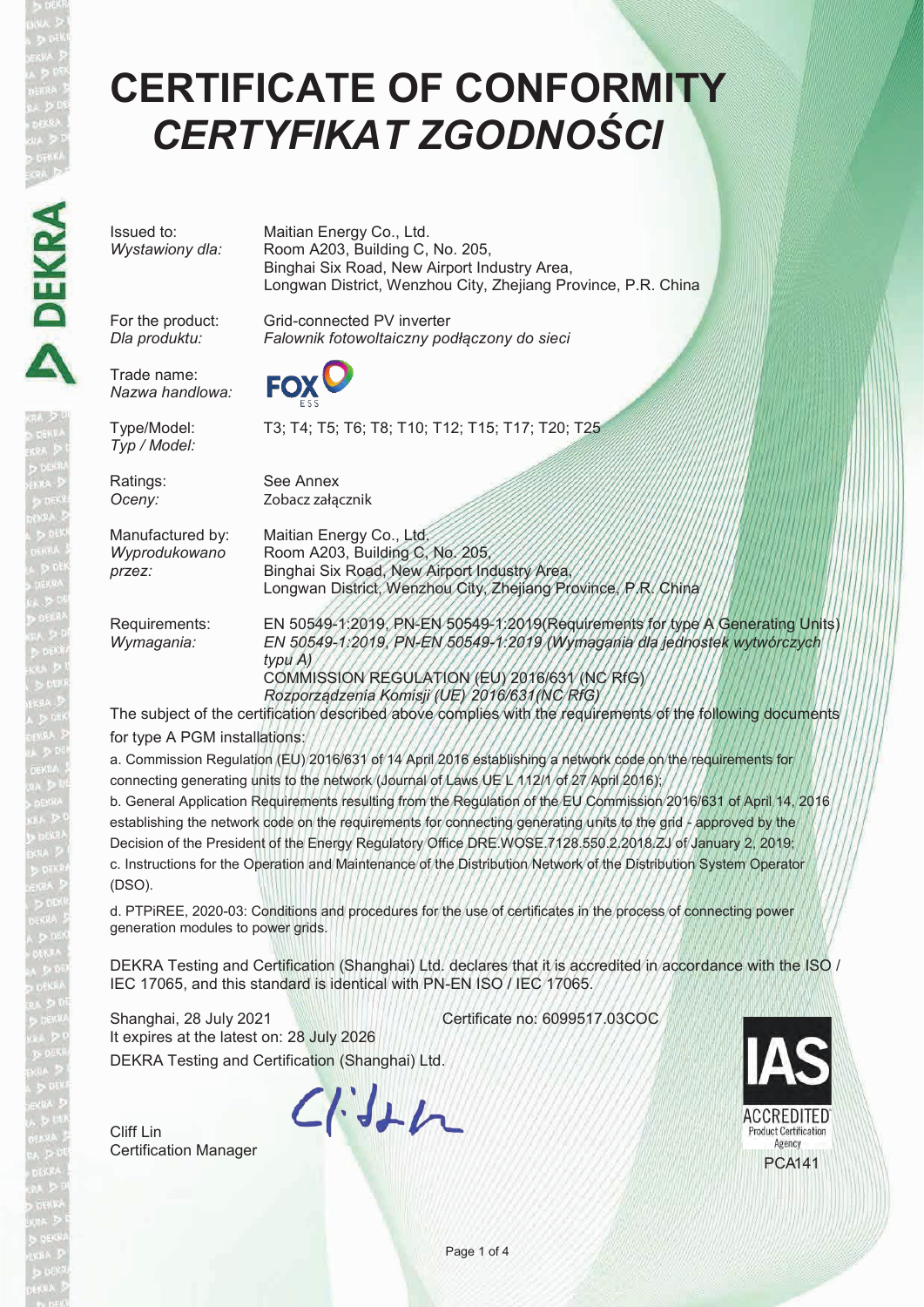

© Integral publication of this certificate and adjoining reports is allowed

Accreditation of the certification body by IAS according to ISO/IEC 17065 for products. Accreditation is valid in the areas of certification mentioned in the certificate.

DEKRA Testing and Certification (Shanghai) Ltd. 3F #250 Jiangchangsan Road Shibei Hi-Tech Park, 200436 Jing'an District, Shanghai, China T +86 21 6056 7666 F +86 21 6056 7555 www.dekra-product-safety.com

*Przedmiot certyfikacji opisany wyżej jest zgodny z wymaganiami następujących dokumentów, określonymi dla instalacji PGM typu A:* 

*a. Rozporządzenie Komisji (UE) 2016/631 z dnia 14 kwietnia 2016 r. ustanawiające kodeks sieci dotyczący wymogów w zakresie przyłączenia jednostek wytwórczych do sieci (Dz.U. UE L 112/1 z 27.4.2016);* 

*b. Wymogi Ogólnego Stosowania wynikające z rozporządzenia komisji UE 2016/631 z dnia 14 kwietnia* 

*2016 r. ustanawiającego kodeks sieci dotyczący wymogów w zakresie przyłączenia jednostek* 

*wytwórczych do sieci - zatwierdzone Decyzją Prezesa Urzędu Regulacji Energetyki* 

*DRE.WOSE.7128.550.2.2018.ZJ z dnia 2 stycznia 2019 r;* 

*c. Instrukcję Ruchu i Eksploatacji Sieci dystrybucyjnej Operatora Systemu Dystrybucyjnego (OSD).* 

*d. PTPiREE, 2020-03: Warunki i procedury wykorzystania certyfikatów w procesie przyłączenia modułów wytwarzania energii do sieci elektroenergetycznych*

*DEKRA Testing and Certification (Shanghai) Ltd. oświadcza, że posiada akredytację zgodnie z normą ISO/IEC 17065, a norma ta jest tożsama z normą PN-EN ISO/IEC 17065. Akredytacja jedostki certyfikującej przez I AS zgodnie z ISO/IEC 17065 dla produktów. Akredytacja jest ważna w dziedzinach certyfikacji wymionionych w certyfikacie.*

This Test Certificate is granted on account of an examination by DEKRA, the results of which are laid down in a confidential file no. 6099517.52 V1.1

Zaświadczenie to jest przyznawane na podstawie egzaminu DEKRA, którego wyniki są zawarte w *poufnym pliku nr. 6099517.52 V1.1*

The examination has been carried out on one single specimen or several specimens of the product, submitted by the manufacturer. The certificate does not include an assessment of the manufacturer's production. Conformity of his production with the specimen tested by DEKRA is not the responsibility of DEKRA.

*Badanie zostało przeprowadzone na jednym egzemplarzu lub kilku egzemplarzach wyrobu dostarczonych przez producenta. Atest nie obejmuje oceny produkcji producenta. Za zgodność jego produkcji z próbką przebadaną przez DEKRA nie odpowiada DEKRA.*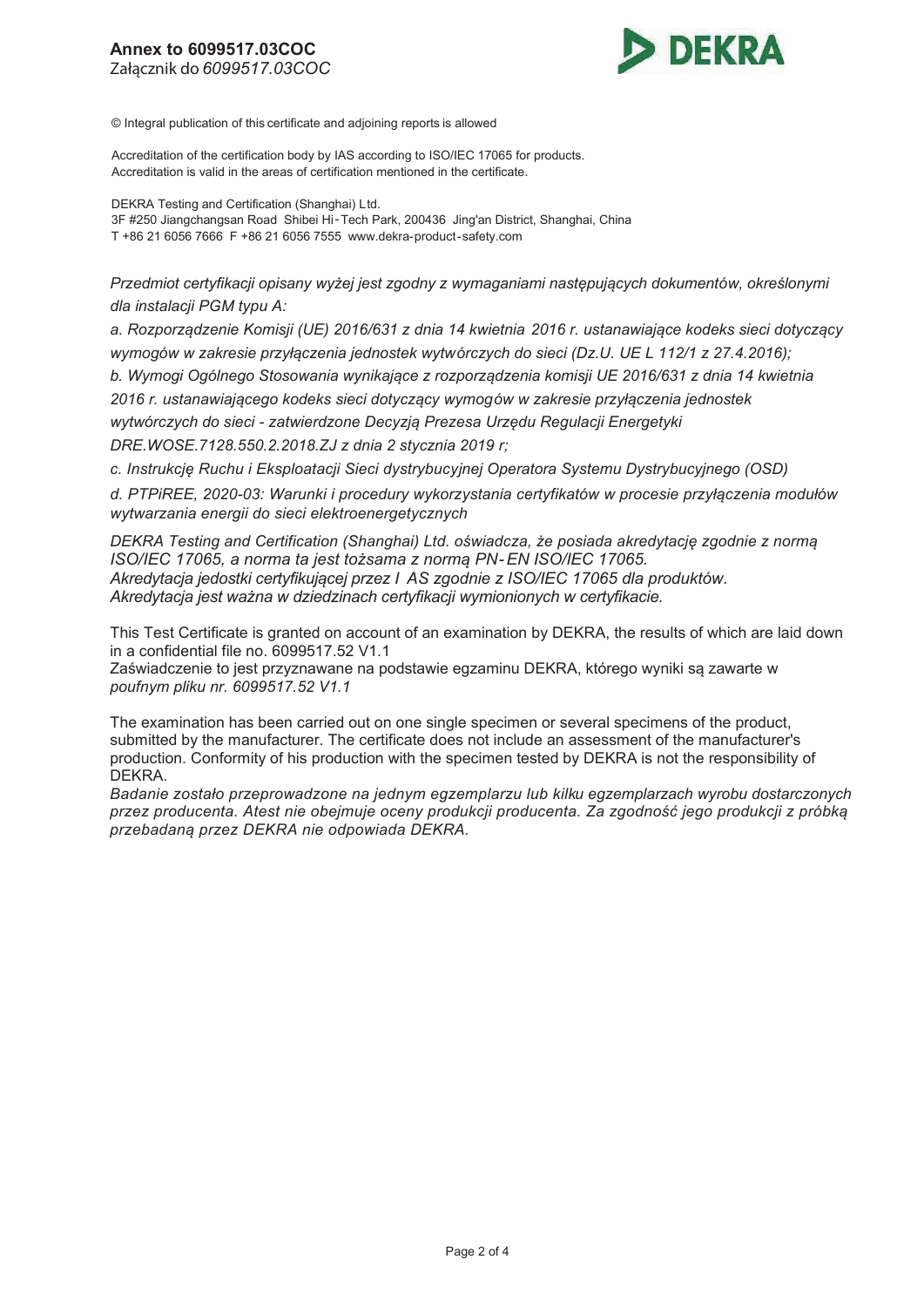## **Annex to 6099517.03COC**  *Załącznik do 6099517.03COC*



Ratings of the test product: *Oceny testowanego produktu:* 

Operating temperature range: - 20°C to + 60°C *Zakres temperatury pracy: - 20°C do + 60°C* Protective class: I *Klasa ochronna: I* Ingress protection rating: IP65 *Stopień ochrony: IP65* Power factor range (adjustable): 0.8 leading…0.8 lagging *Zakres współczynnika mocy (regulowany): 0,8 wyprzedzający… 0,8 opóźniony*  Firmware version: Beginning from 3.00/3.00/3.00 Wersja oprogramowania: Począwszy od 3.00/3.00/3.00

T3:

PV input: Max. 1100 Vdc, MPPT voltage range: 160-850 Vdc, max 12.5 / 12.5 A, Isc PV: 16.25 A / 16.25 A Wejście PV: Maks. 1100 Vdc, zakres napięcia MPPT: 160-850 Vdc, max 12.5 / 12.5 A, Isc PV: 16.25 A / *16.25 A* AC Output: 3/N/PE, 400 Vac, 50 Hz, rated 4.3 A, max 4.8 A, rated 3000 VA, max 3300 VA Wyjście AC: 3/N/PE, 400 Vac, 50 Hz, znamionowe 4.3 A, max 4.8 A, znamionowe 3000 VA, max 3300 VA T4: PV input: Max. 1100 Vdc, MPPT voltage range: 160-850 Vdc, max 12.5 / 12.5 A, Isc PV: 16.25 A / 16.25 A Wejście PV: Maks. 1100 Vdc, zakres napiecia MPPT: 160-850 Vdc, max 12.5 / 12.5 A, Isc PV: 16.25 A / *16.25 A* AC Output: 3/N/PE, 400 Vac, 50 Hz, rated 5.8 A, max 6.4 A, rated 4000 VA, max 4400 VA Wyjście AC: 3/N/PE, 400 Vac, 50 Hz, znamionowe 5.8 A, max 6.4 A, znamionowe 4000 VA, max 4400 VA T5: PV input: Max. 1100 Vdc, MPPT voltage range: 160-850 Vdc, max 12.5 / 12.5 A, Isc PV: 16.25 A / 16.25 A Wejście PV: Maks. 1100 Vdc, zakres napięcia MPPT: 160-850 Vdc, max 12.5 / 12.5 A, Isc PV: 16.25 A / *16.25 A* AC Output: 3/N/PE, 400 Vac, 50 Hz, rated 7.2 A, max 8.0 A, rated 5000 VA, max 5500 VA Wyjście AC: 3/N/PE, 400 Vac, 50 Hz, znamionowe 7.2 A, max 8.0 A, znamionowe 5000 VA, max 5500 VA T6: PV input: Max. 1100 Vdc, MPPT voltage range: 160-850 Vdc, max 12.5 / 12.5 A, Isc PV: 16.25 A / 16.25 A Wejście PV: Maks. 1100 Vdc, zakres napięcia MPPT: 160-850 Vdc, max 12.5 / 12.5 A, Isc PV: 16.25 A / *16.25 A* AC Output: 3/N/PE, 400 Vac, 50 Hz, rated 8.7 A, max 9.6 A, rated 6000 VA, max 6600 VA Wyjście AC: 3/N/PE, 400 Vac, 50 Hz, znamionowe 8.7 A, max 9.6 A, znamionowe 6000 VA, max 6600 VA T8: PV input: Max. 1100 Vdc, MPPT voltage range: 160-850 Vdc, max 12.5 / 12.5 A, Isc PV: 16.25 A / 16.25 A Wejście PV: Maks. 1100 Vdc, zakres napięcia MPPT: 160-850 Vdc, max 12.5 / 12.5 A, Isc PV: 16.25 A / *16.25 A* AC Output: 3/N/PE, 400 Vac, 50 Hz, rated 11.6 A, max 12.8 A, rated 8000 VA, max 8800 VA Wyjście AC: 3/N/PE, 400 Vac, 50 Hz, znamionowe 11.6 A, max 12.8 A, znamionowe 8000 VA, max 8800 *VA*  $T10<sup>°</sup>$ PV input: Max. 1100 Vdc, MPPT voltage range: 160-850 Vdc, max 12.5 / 12.5 A, Isc PV: 16.25 A / 16.25 A Wejście PV: Maks. 1100 Vdc, zakres napięcia MPPT: 160-850 Vdc, max 12.5 / 12.5 A, Isc PV:16.25 A / *16.25 A*

AC Output: 3/N/PE, 400 Vac, 50 Hz, rated 14.5 A, max 15.9 A, rated 10000 VA, max 11000 V